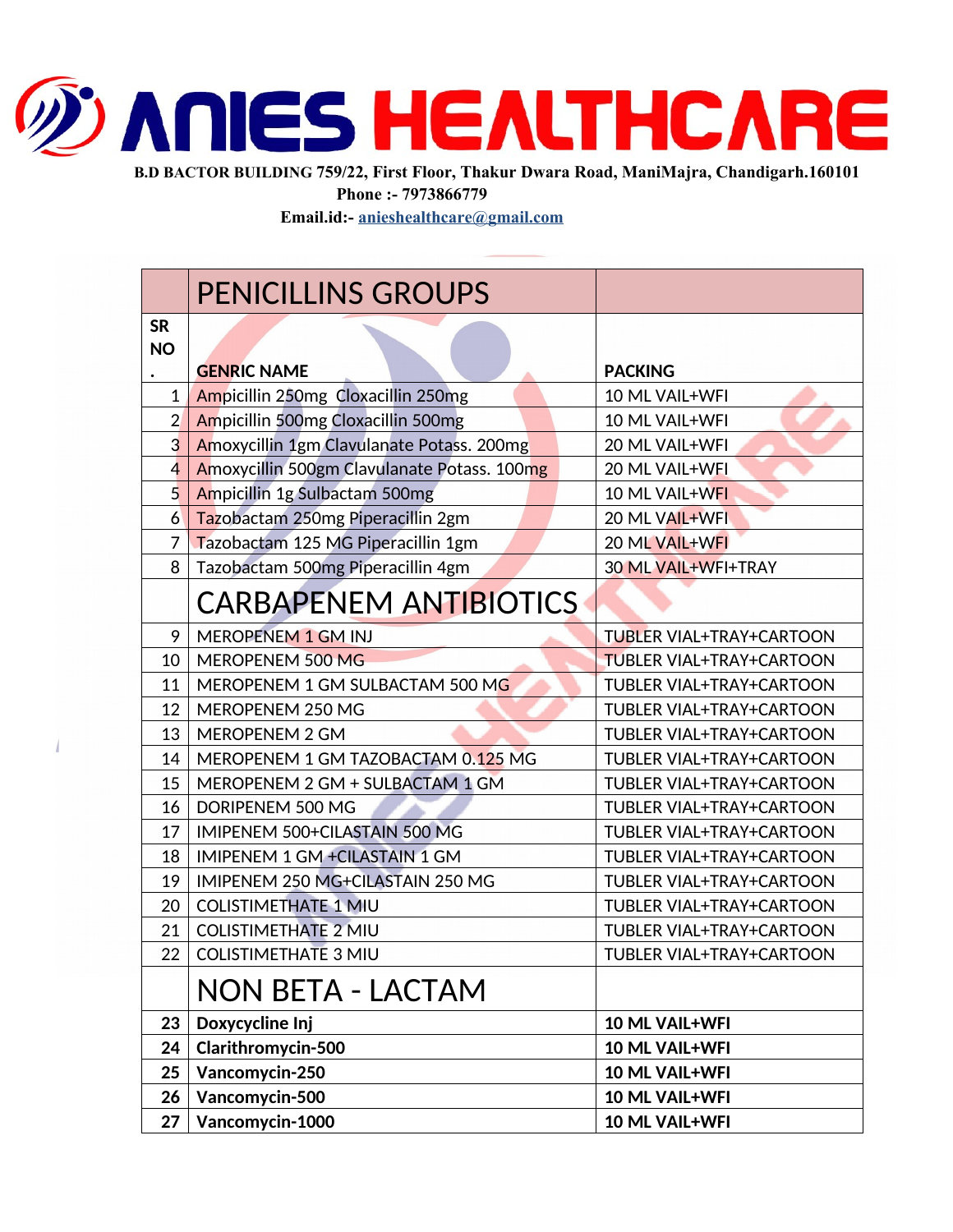| 28 | Glutathione-600                                 | 10 ML VAIL+WFI                  |
|----|-------------------------------------------------|---------------------------------|
| 29 | Artesunate 60mg                                 | 10 ML VAIL+WFI                  |
| 30 | Artesunate 120 mg                               | 10 ML VAIL+WFI                  |
| 31 | Hydrocartisone 100mg                            | 10 ML VAIL+WFI                  |
| 32 | Hydrocartisone 100mg                            | 10 ML VAIL+WFI                  |
| 33 | Aciclovir 250 mg                                | 10 ML VAIL+WFI                  |
| 34 | Aciclovir 500 mg                                | 10 ML VAIL+WFI                  |
| 35 | Azithromicin 500 mg                             | 20 ML VAIL+WFI                  |
| 36 | <b>TEICOPLANIN 400 MG</b>                       | <b>TUBLER VIAL+TRAY+CARTOON</b> |
| 37 | <b>TEICOPLANIN 200 MG</b>                       | TUBLER VIAL+TRAY+CARTOON        |
| 38 | AZTREONAM 500 MG                                | <b>TUBLER VIAL+TRAY+CARTOON</b> |
| 39 | <b>AZTREONAM 1 GM</b>                           | TUBLER VIAL+TRAY+CARTOON        |
| 40 | <b>AZTREONAM 250 MG</b>                         | TUBLER VIAL+TRAY+CARTOON        |
| 41 | <b>AZITHROMYCIN 500 MG</b>                      | <b>TUBLER VIAL+TRAY+CARTOON</b> |
| 42 | <b>VANCOMYCIN 500 MG</b>                        | 20 ML VAIL+WFI                  |
| 43 | <b>VANCOMYCIN 1 GM</b>                          | 20 ML VAIL+WFI                  |
| 44 | METHLYPREDNISOLONE SOD. SUCCINATE 1 GM          | <b>30 ML VAIL+WFI+TRAY</b>      |
| 45 | <b>METHLYPREDNISOLONE SOD. SUCCINATE 500 MG</b> | 20 ML VAIL+WFI+TRAY             |
| 46 | <b>METHLYPREDNISOLONE SOD. SUCCINATE 125 MG</b> | 10 ML VAIL+WFI+TRAY             |
| 47 | METHLYPREDNISOLONE SOD. SUCCINATE 40 MG         | <b>10 ML VAIL+WFI+TRAY</b>      |
| 48 | RABEPRAZOLE 20 MG                               | 10 ML VAIL+WFI                  |
| 49 | Pantoprazole 40mg                               | 10 ML VAIL+WFI                  |
| 50 | <b>ESOMEPRAZOLE 40 MG INJ</b>                   | 10 ML VAIL+WFI                  |
|    | <b>CEPHALOSPORINS GROUPS</b>                    |                                 |
| 45 | Ceftriaxone 500mg                               | 10 ML VAIL+WFI                  |
| 46 | Ceftriaxone 250 mg                              | 10 ML VAIL+WFI                  |
| 47 | Ceftriaxone 125 mg                              | 10 ML VAIL+WFI                  |
| 48 | Ceftriaxone 1gm                                 | 10 ML VAIL+WFI                  |
| 49 | Ceftriaxone 250 mg + Sulbactam 125mg            | 10 ML VAIL+WFI                  |
| 50 | Ceftriaxone500mg + Sulbactam 250mg              | 10 ML VAIL+WFI                  |
| 51 | Ceftriaxone 1gm + Sulbactam 500mg               | 10 ML VAIL+WFI                  |
| 52 | Ceftriaxone 1gm + Tazobactam 125mg              | 10 ML VAIL+WFI                  |
| 53 | Ceftriaxone 500mg + Tazobactam 62.5mg           | 10 ML VAIL+WFI                  |
| 54 | Ceftriaxone 250mg + Tazobactam 31.5mg           | 10 ML VAIL+WFI                  |
| 55 | Cefuroxime 250mg                                | 10 ML VAIL+WFI                  |
| 56 | Cefuroxime 750 mg                               | 10 ML VAIL+WFI                  |
| 57 | Cefuroxime 1.5gm                                | 10 ML VAIL+WFI                  |
| 58 | Cefepime 1gm                                    | 20 ML VAIL+WFI                  |
| 59 | Cefepime 1000MG AMIKACIN 500 MG                 | 20 ML VAIL+WFI                  |
| 60 | Cefepime 1gm +Tazobactam 125mg                  | 20 ML VAIL+WFI                  |
| 61 | Cefotaxime 250mg                                | 10 ML VAIL+WFI                  |
| 62 | Cefotaxime 500mg                                | 10 ML VAIL+WFI                  |
| 63 | Cefotaxime 1gm                                  | 10 ML VAIL+WFI                  |

 $\overline{I}$